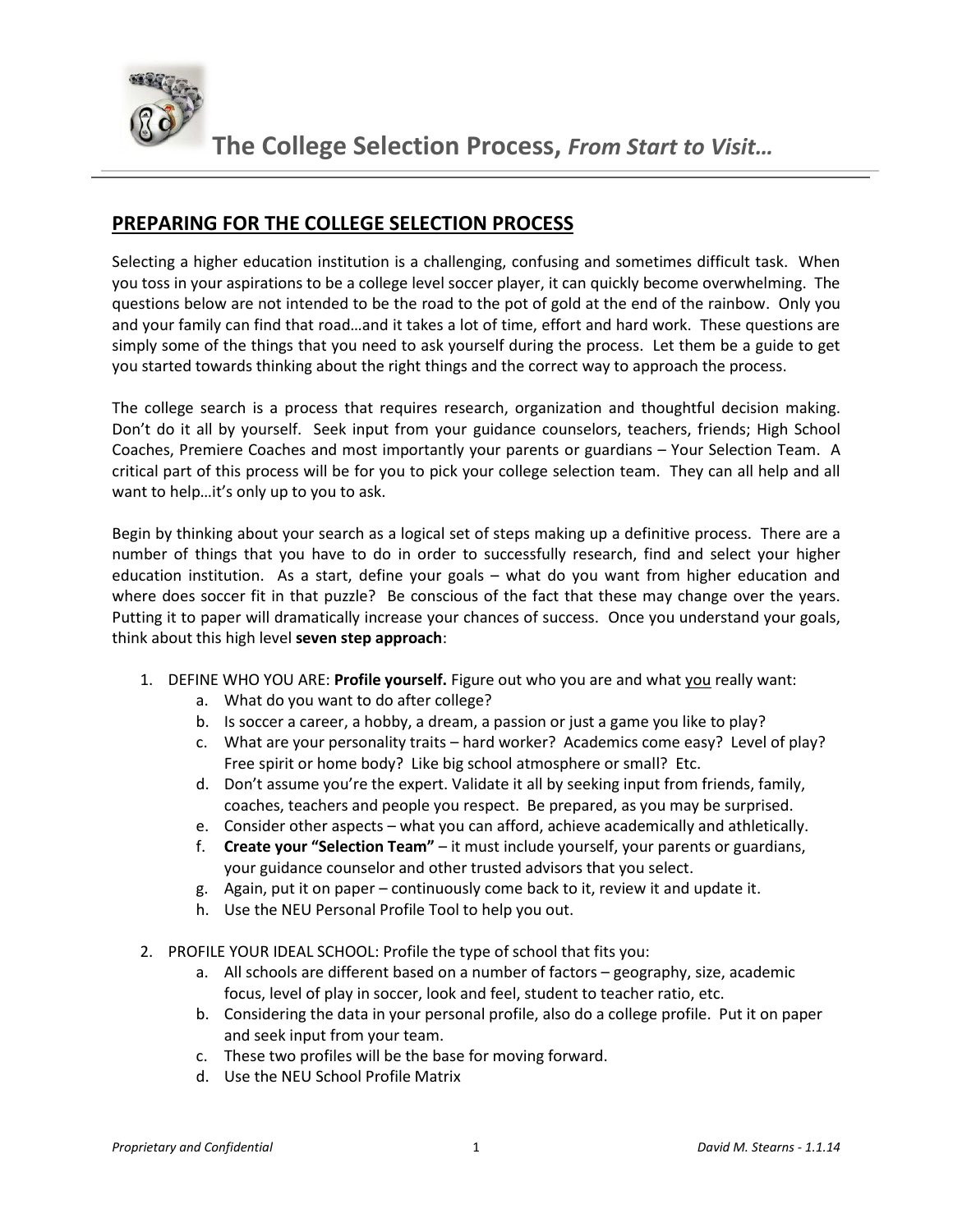

**The College Selection Process,** *From Start to Visit…*

- 3. RESEARH THE RECRUITING PROCESS /QUALIFICATION PROCESS: research, research, research:
	- a. Understand that the NCAA requirements and qualifications to compete at the next level are extensive and complicated.
	- b. Log onto the NCAA website
	- c. Log onto the NCAA Eligibility Center
	- d. One word can help you be successful here….Google! Tons of free information out there!
	- e. Notify your guidance counselor immediately about your desire to compete in college
	- f. Revisit your profiles.
- 4. 'MARKET ME" BEGIN TO MARKET YOURSELF: get your name out there:
	- a. Build a bio and/or resume everything that you've accomplished in soccer.
	- b. Don't forget your academics and citizenship think on and off the field. They all count!
	- c. Complete the NEU Profile and other online profiles.
	- d. Consider registering at recruiting websites. Visit and evaluate them first. Some cost money – be smart and look for FREE stuff!
	- e. Attend College Showcase Tournaments and Camps. This may be one of the best places to get looked at, determine your real level of play, evaluated by a coach and to just meet and interface with coaches.
	- f. Begin to draft e-mails and messages that you may send to coaches once you identify the right ones. Build an introductory and an invite e-mail.
	- g. Revisit your profiles.
- 5. RESEARCH PROFILED SCHOOLS: find schools that fit your profile.
	- a. Use tools from your High School databases, websites, etc., Guidance Counselors, teachers, teammates that graduated previously, your soccer network.
	- b. The Internet is full of available resources. Be careful many are free, but some do cost money. Make sure you have references and guarantees before committing money.
- 6. CREATE YOUR SHORT LIST use available data to select a number of schools to visit.
	- a. Narrow your choices to a definitive set of schools that fit you and your profile.
	- b. You can't visit them all, so research becomes important. You can get a pretty good feel by doing your research. But you'll never know for sure unless you visit, meet administrators, students and coaches. Don't attend a school that you haven't visited.
	- c. Create a primary list and secondary. As schools fall off of your primary list after visits consider others on the secondary list.
	- d. Consult your "Selection Team".
- 7. PREPARE TO VISIT YOUR TOP CHOICES visit schools.
	- a. Now you have a list of coaches to hunt down and convince that you can win them and their school a championship!
	- b. Develop a visit strategy who, how, when you will visit.